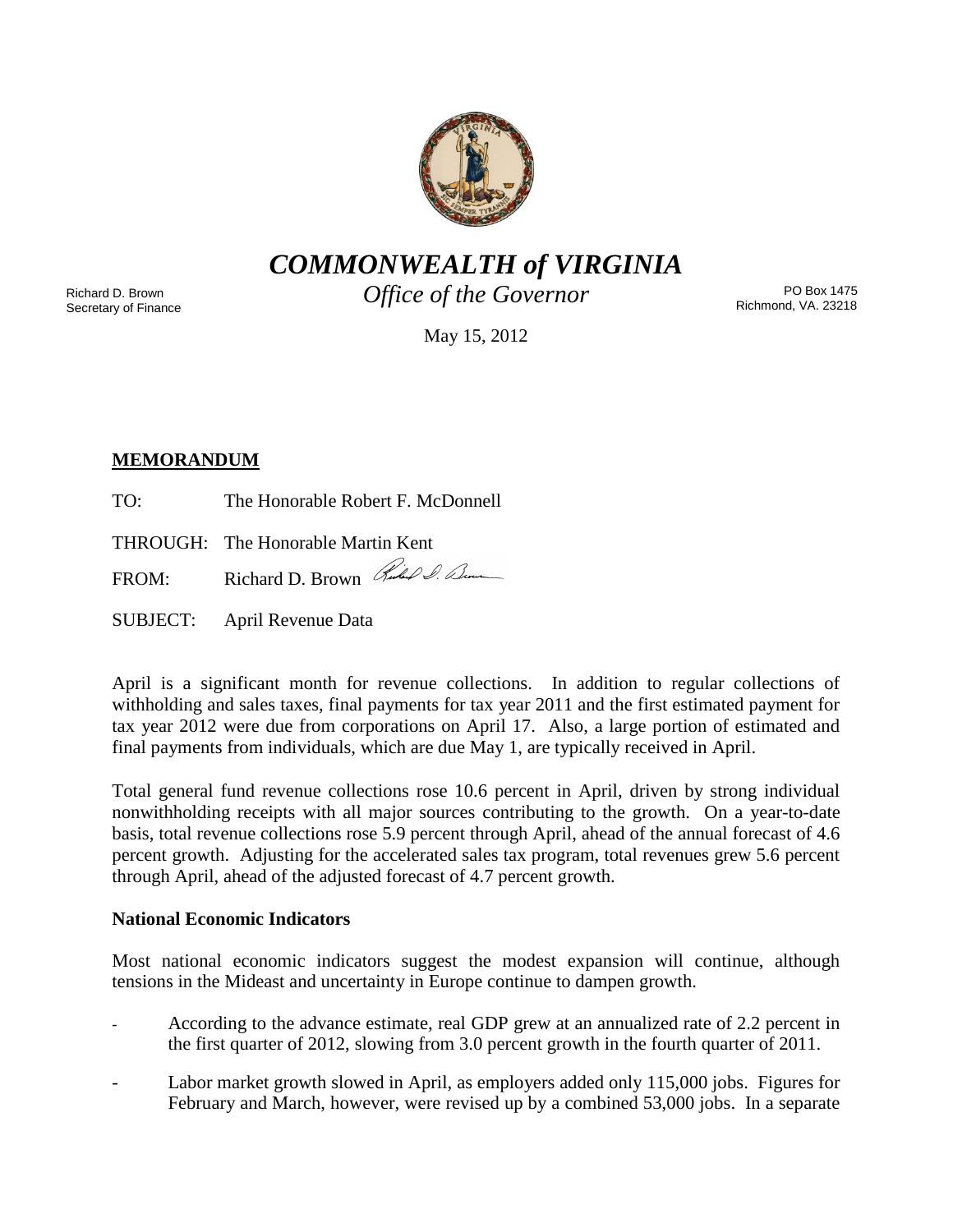report, the unemployment rate fell from 8.2 percent to 8.1 percent in April, due to a contraction in the labor force.

- Following three weeks of increases, initial claims for unemployment fell sharply during the week ending April 28. Claims fell by 27,000 to 365,000, while the four-week moving average rose slightly from 382,750 to 383,500. The level of claims is again returning to levels consistent with a recovering labor market.
- The Conference Board's index of leading indicators rose 0.3 percent in March, its sixth consecutive monthly gain. The rise in the index suggests growth will continue through the first half of 2012.
- The Conference Board's index of consumer confidence fell by 0.3 point to 69.2 in April. Although the present situation component continued to improve, the expectations component declined.
- The manufacturing sector continued to expand in April, as the Institute of Supply Management index rose from 53.4 to 54.8, its  $33<sup>rd</sup>$  monthly increase.
- The CPI rose 0.3 percent in March and stands 2.7 percent above March 2011, with most of the increase due to rising gas prices. Core inflation (excluding food and energy prices) rose 0.2 percent, and has increased 2.3 percent from March 2011.
- The Federal Reserve announced at its April meeting that it will keep the federal funds rate target unchanged at 0.0 to 0.25 percent, stating that economic conditions "are likely to warrant exceptionally low levels for the federal funds rate at least through late 2014."

## **Virginia Economy**

In Virginia, employment rose 1.3 percent in March from March of last year. Northern Virginia posted growth of 1.6 percent; Hampton Roads rose 0.8 percent; and Richmond-Petersburg rose 1.9 percent. The unemployment rate in the Commonwealth fell 0.4 of a percentage point to 5.7 percent in March.

The Virginia Leading Index was unchanged in March after increasing 0.8 percent in February. Auto registrations, the U.S. Leading Index, and future employment improved in March, while building permits fell and initial claims rose. The Leading Index rose in eight of the 11 major metro areas in the Commonwealth in March. The indexes for Danville and Roanoke fell, while the Bristol index was little changed from February.

## **April Revenue Collections**

Total general fund revenue collections rose 10.6 percent in April, driven by strong individual nonwithholding receipts with all major sources contributing to the growth. On a year-to-date basis, total revenue collections rose 5.9 percent through April, ahead of the annual forecast of 4.6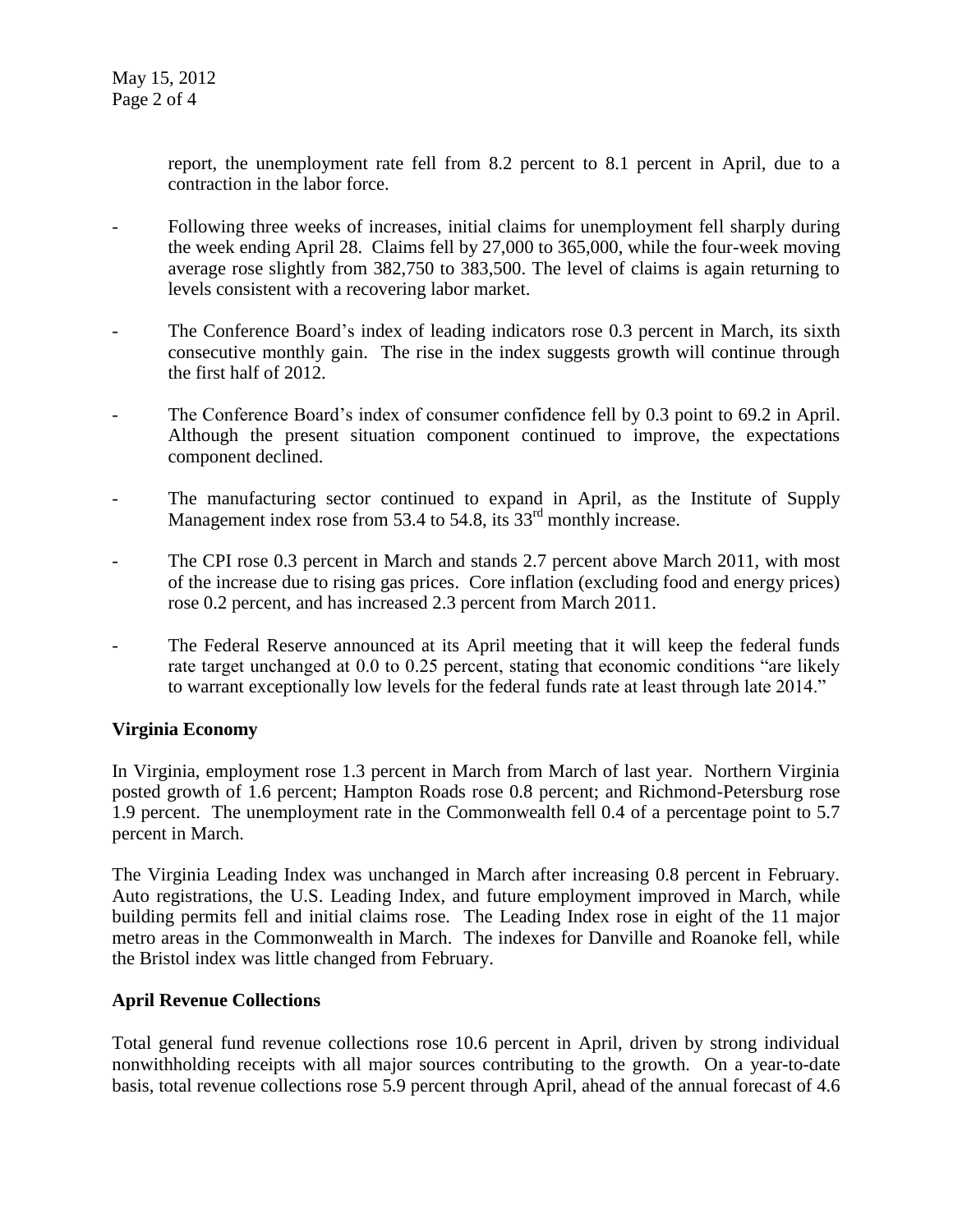May 15, 2012 Page 3 of 4

percent growth. Adjusting for the accelerated sales tax program, total revenues grew 5.6 percent through April, ahead of the adjusted forecast of 4.7 percent growth.

*Net Individual Income Tax (67% of general fund revenues)*: Through April, collections of net individual income tax rose 7.1 percent from the same period last year, ahead of the annual estimate of 5.9 percent growth. Performance in each component of individual income tax is as follows:

*Individual Income Tax Withholding (64% of general fund revenues)*: Collections of payroll withholding taxes rose 2.4 percent in April. Year-to-date, withholding collections grew 3.3 percent compared with the same period last year, trailing the projected annual growth rate of 3.8 percent.

*Individual Income Tax Nonwithholding (16% of general fund revenues)*: April is a significant month for collections in this source. Final payments for tax year 2011 and the first estimated payment for tax year 2012 are both due May 1.

April collections were \$616.9 million, compared with \$525.1 million in April of last year, a 17.5 percent increase. To date, about 68 percent of the nonwithholding forecast has been collected, and collections during this fiscal year are 13.6 percent ahead of the same period last year, ahead of the annual estimate of 12.6 percent growth.

Typically, a large portion of final payments due May 1 are received in April; however, the amount varies from year to year. Estimated and final payments will continue to be processed in May. Therefore, April and May collections must be analyzed together to accurately assess growth in this source. The final estimated payment for this fiscal year is due June 15.

*Individual Income Tax Refunds*: TAX issued \$473.3 million in refunds in April compared with \$497.7 million last year. Year-to-date, refunds have fallen 5.7 percent, compared with the annual estimate of a 3.0 percent increase.

Since the filing season began in January, TAX has issued roughly 2.4 million refunds, approximately the same number as last year. However, the average size of these refunds is 7.0 percent lower than last year.

*Sales Tax (19% of general fund revenues)*: Collections of sales and use taxes, reflecting March sales, rose 1.4 percent in April. On a year-to-date basis, collections have risen 5.2 percent, compared with the annual estimate of 1.8 percent growth. The strong year-to-date growth is due to the partial repeal of the accelerated sales tax program, which ended the participation of numerous small dealers. Adjusting for this legislation, sales tax collections have grown by 3.7 percent year-to-date, ahead of the economic-base forecast of 2.5 percent growth.

*Corporate Income Tax (5% of general fund revenues)*: In April, corporations made their first estimated payment for tax year 2012, and made either a final or extension payment for tax year 2011. Collections of corporate income taxes were \$162.3 million in April, compared with